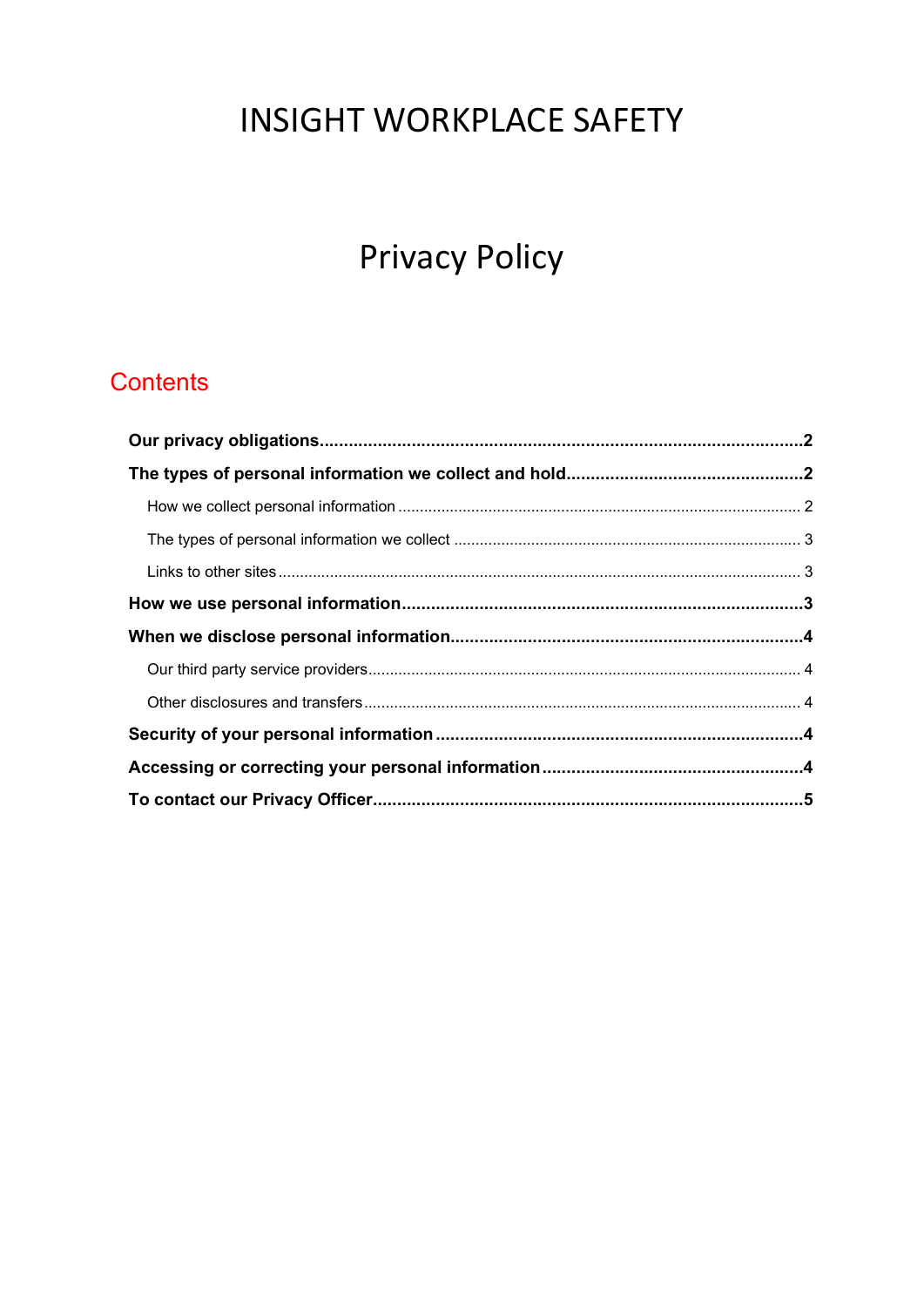# Our privacy obligations

INSIGHT WORKPLACE SAFETY is governed by the Australian Privacy Principles (APPs) under the Privacy Act 1988 (Cth). The APPs regulate how personal information is handled by INSIGHT WORKPLACE SAFETY.

'Personal information' means information or an opinion about an identified individual, or an individual who is reasonably identifiable. INSIGHT WORKPLACE SAFETY's Privacy Policy applies to personal information collected and/or held by INSIGHT WORKPLACE SAFETY.

Additionally, as a health service provider or organisation operating in NSW that collects, holds or uses health information, INSIGHT WORKPLACE SAFETY is also governed by the Health Records & Information Privacy Act 2002 (NSW).

We will review this policy regularly, and we may update it from time to time.

# The types of personal information we collect and hold

We collect personal information about OUR CLIENTS, as part of our routine activities.

We also collect personal information about our staff, contractors and suppliers, as well as the contact details of individuals who work for contractors and suppliers, and other types of professional associates and personal contacts.

#### How we collect personal information

#### Information that you specifically give us

We may ask you to provide us with certain types of personal information if you wish to obtain a particular service or product from us. This might happen over the telephone, through our website, by filling in a paper form, or meeting with us face-to-face.

You might also provide your personal information to us, without us directly asking for it, for example if you engage with us on social media.

#### Information that we collect from others

If you apply for a job or contract with us, we will collect personal information about you from your referees. With your consent we may also use a third party service to ensure your employment, educational and identity records are valid. We may also check some details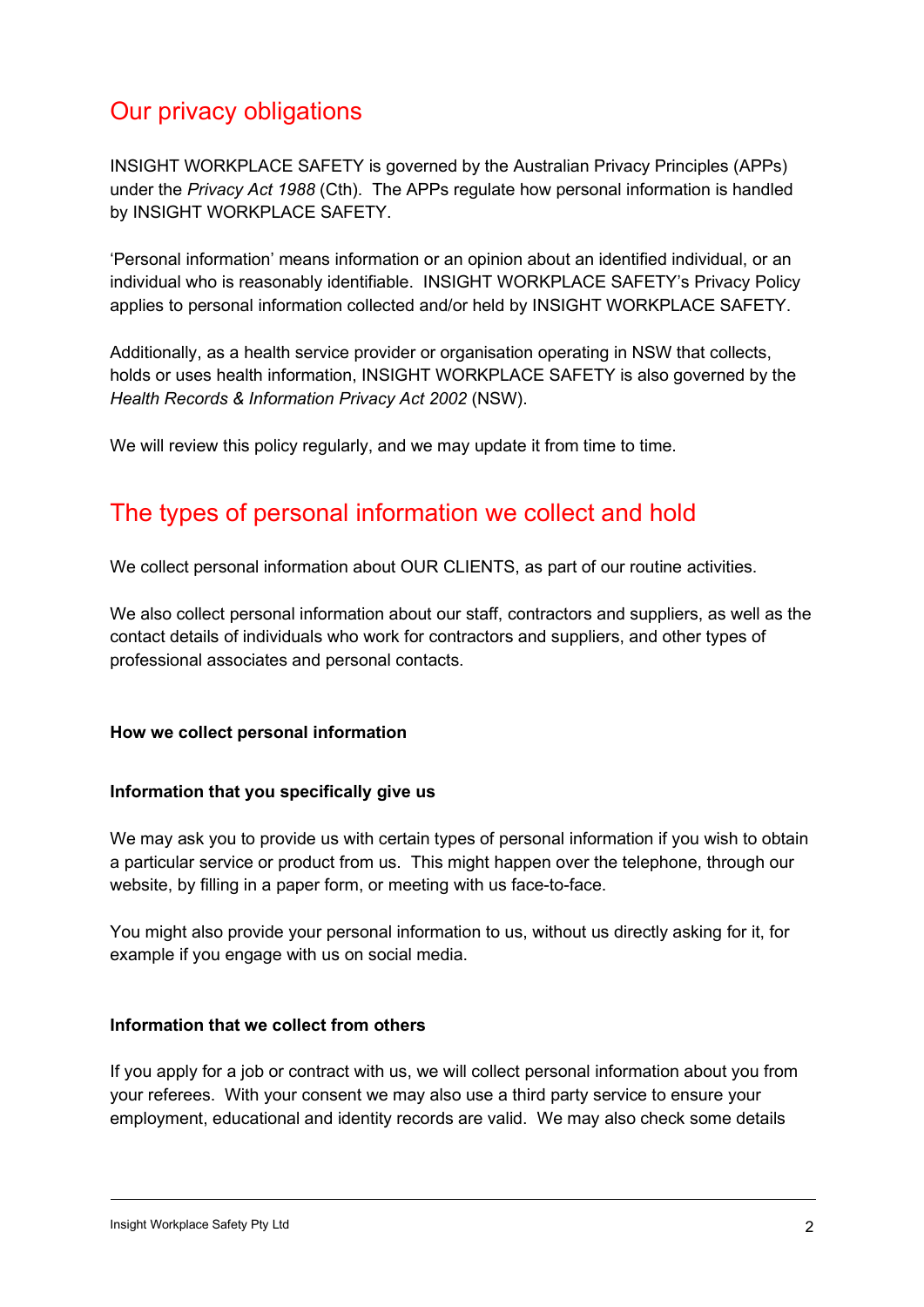about our suppliers from publicly available sources, such as the Australian Business Register and ASIC databases.

#### Information that we generate ourselves

We maintain records of the interactions we have with OUR CLIENTS, including the products and services we have provided to you.

We collect limited information about users of our websites, for diagnostic and authentication purposes. We use cookies and gather IP addresses to do so, but we do not trace these back to individual users.

#### The types of personal information we collect

The types of personal information we collect about OUR CLIENTS includes:

- Name and contact details (including street address, email, phone number)
- Date of Birth
- Health information about clients, including general health details, injury history, examination findings, diagnosis, and treatment.
- Appointment attendance, and
- Other information you provide to use during our services

#### Links to other sites

On our website, we may provide links to third party websites. These linked sites are not under our control, and we cannot accept responsibility for the conduct of companies linked to our website. Before providing your personal information via any other website, we advise you to examine the terms and conditions of using that website and its privacy policy.

### How we use personal information

We may use your personal information for the following purposes:

- to provide the service or product you have requested
- to provide functionality of our services
- to provide technical or other support to you
- to answer your enquiry about our services, or to respond to a complaint
- to manage our employment or business relationship with you
- to promote our other programs, products or services which may be of interest to you (unless you have opted out from such communications)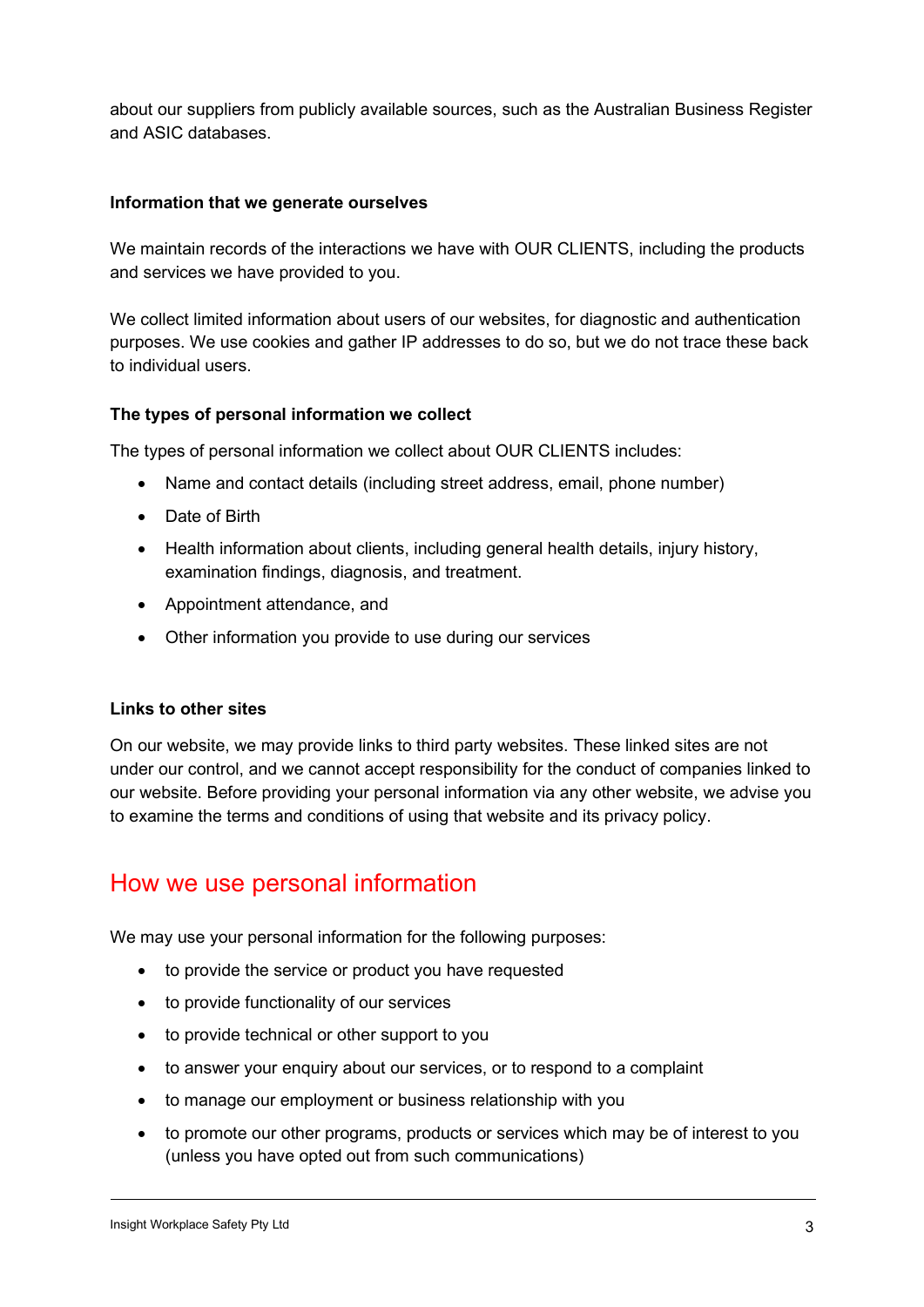- to comply with legal and regulatory obligations
- if otherwise permitted or required by law, or
- for other purposes with your consent, unless you withdraw your consent.

We will keep personal information about you, to use for the above purposes, for as long as it is needed for the purpose for which it was created, or, for the period of time required by law.

## When we disclose personal information

#### Our third party service providers

The personal information of OUR CLIENTS, staff, suppliers and other contacts may be held on our behalf outside Australia, including 'in the cloud', by our third party service providers. Our third party service providers are bound by contract to only use your personal information on our behalf, under our instructions.

Our third party service providers include Office 365, Asana, Salesforce and MYOB.

#### Other disclosures and transfers

We may also disclose your personal information to third parties for the following purposes:

- if necessary to provide the service or product you have requested
- if otherwise permitted or required by law; or
- for other purposes with your consent.

# Security of your personal information

We will take reasonable security measures to protect personal information from loss, unauthorised access, use, modification or disclosure. All personal information is stored on an SQL Server located within Australia. This server is protected by a VPN firewall, with regular updates, latest anti-virus protection, and restricted access to only essential users. Data is protected by SSL encryption and users of our software are subject to login autherntication procedures and have their access limited to their functional requirements.

We will take reasonable steps to ensure personal information is stored securely, not kept longer than necessary, and disposed of appropriately. In general, medical and health records must be kept for a minimum of 7 years.

# Accessing or correcting your personal information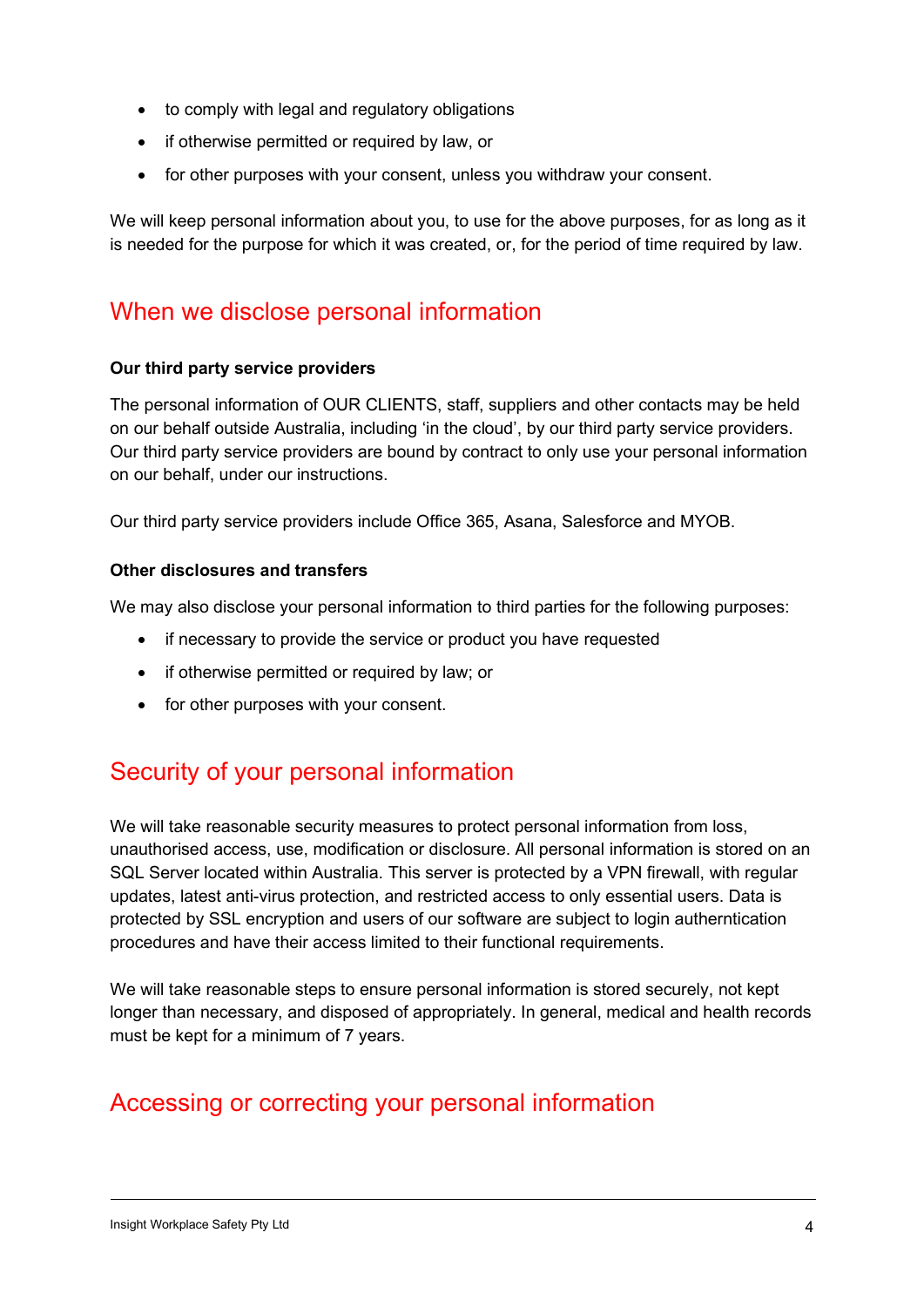You have the right to request access to the personal information INSIGHT WORKPLACE SAFETY holds about you. Unless an exception applies, we must allow you to see the personal information we hold about you, within a reasonable time period, and without unreasonable expense.

You also have the right to request the correction of the personal information we hold about you. We will take reasonable steps to make appropriate corrections to personal information so that it is accurate, complete and up-to-date. Unless an exception applies, we must update, correct, amend or delete the personal information we hold about you within a reasonable time period. We do not charge for making corrections.

To seek access to, or correction of, your personal information, please contact our customer service team.

# To contact our Privacy Officer

If you have an enquiry or a complaint about the way we handle your personal information, or to seek to exercise your privacy rights in relation to the personal information we hold about you, you may contact our Privacy Officer as follows:

### OUR PRIVACY OFFICER IS:

Rebecca Possamai Privacy Officer

Telephone: 1300 004 674 Email: rebecca@insightworkplacesafety.com.au

While we endeavour to resolve complaints quickly and informally, if you wish to proceed to a formal privacy complaint, we request that you make your complaint in writing to our Privacy Officer, by email as above. We will acknowledge your formal complaint within 10 working days.